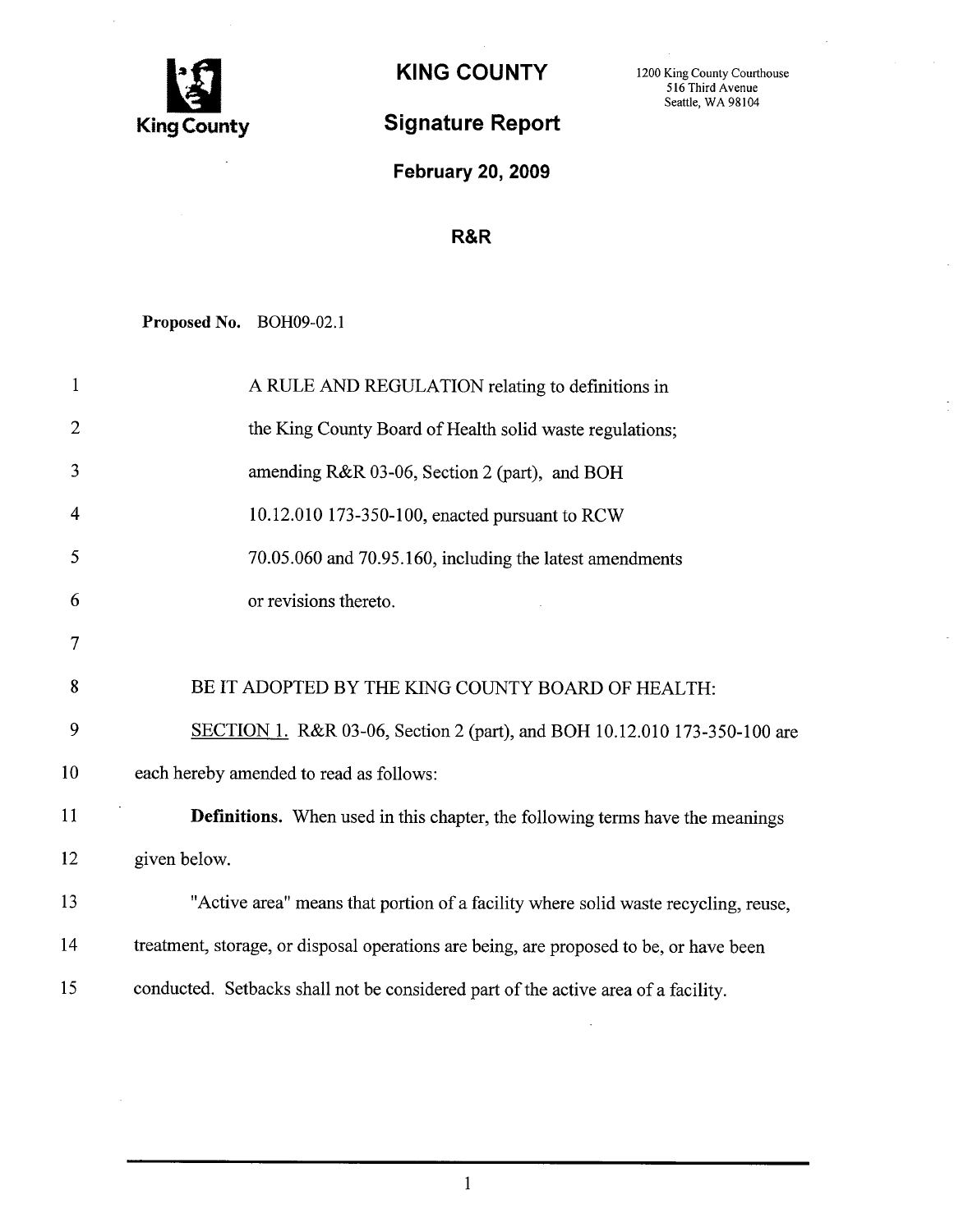16 "Agricultural compo sting " means compo sting of agricultural waste as an integral 17 component of a system designed to improve soil health and recycle agricultural wastes. 18 Agricultural composting is conducted on lands used for farming. 19 "Agricultural wastes" means wastes on farms resulting from the raising or 20 growing of plants and animals including, but not limited to, crop residue, manure and 21 animal bedding, and carcasses of dead animals weighing each or collectively in excess of 22 fifteen pounds. 23 "Agronomic rates" means the application rate (dry weight basis) that wil provide 24 the amount of nitrogen or other critical nutrient required for optimum growth of 25 vegetation, and that will not result in the violation of applicable standards or requirements 26 for the protection of ground or surface water as established under chapter 90.48 RCW, 27 Water pollution control and related rules including chapter 173-200 WAC, Water quality 28 standards for ground waters of the state of Washington, and chapter 173-201A WAC, 29 Water quality standards for surface waters of the state of Washington. 30 "Air quality standard" means a standard set for maximum allowable 31 contamination in ambient air as set forth in chapter 173-400 WAC, General regulations 32 for air pollution sources. <sup>33</sup> "Below ground tank" means a device meeting the definition of "tank" in this 34 chapter where a portion of the tank wall is situated to any degree within the ground, 35 thereby preventing visual inspection of that external surface of the tank that is in the 36 ground. 37 "Beneficial use" means the use of solid waste as an ingredient in a manufacturing 38 process, or as an effective substitute for natural or commercial products, in a manner that

R&R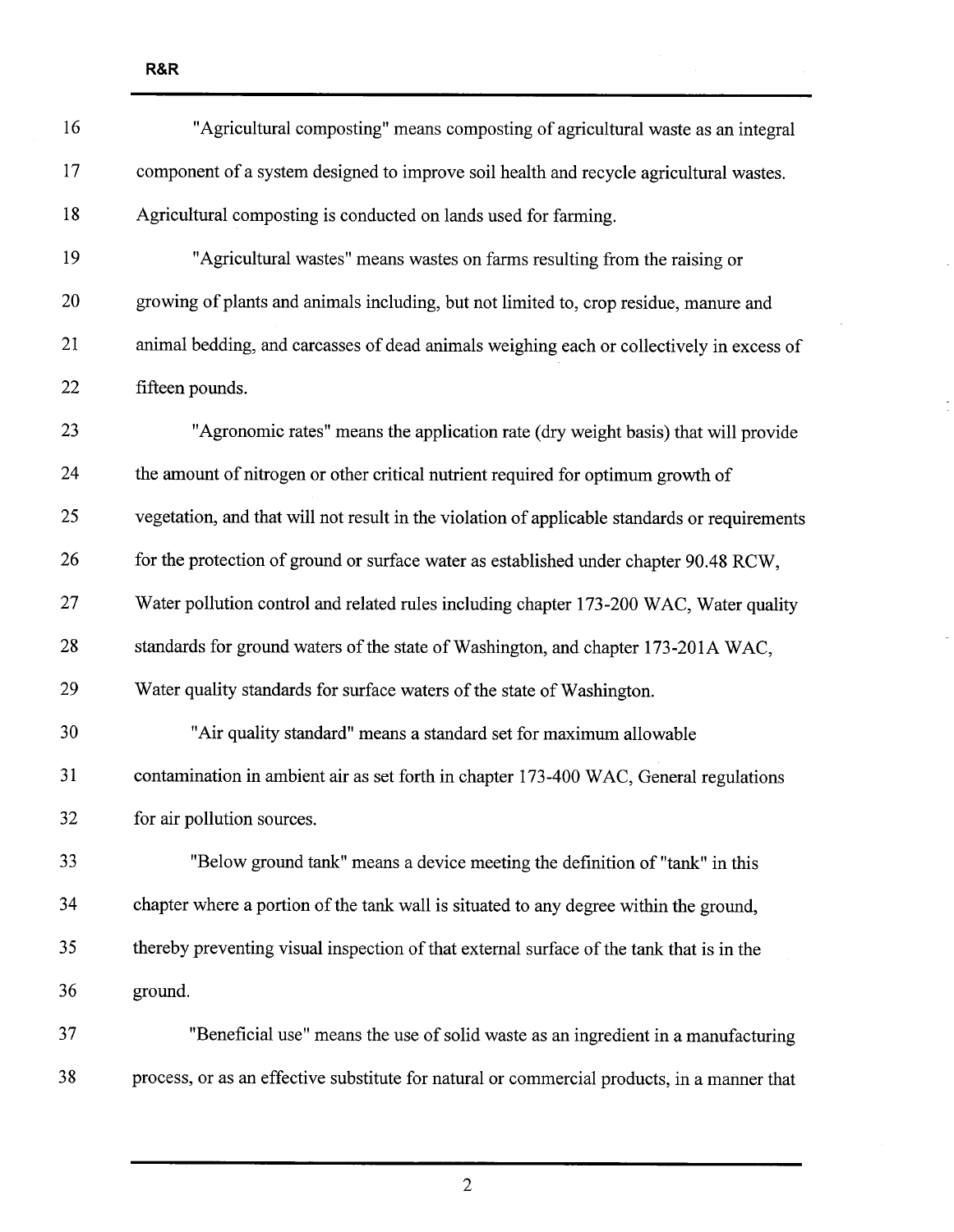| 39 | does not pose a threat to human health or the environment. Avoidance of processing or        |
|----|----------------------------------------------------------------------------------------------|
| 40 | disposal cost alone does not constitute beneficial use.                                      |
| 41 | "Biosolids" means municipal sewage sludge that is a primarily organic, semisolid             |
| 42 | product resulting from the wastewater treatment process, that can be beneficially recycled   |
| 43 | and meets all applicable requirements under chapter 173-308 WAC, Biosolids                   |
| 44 | management. Biosolids includes a material derived from biosolids and septic tank             |
| 45 | sludge, also known as septage, that can be beneficially recycled and meets all applicable    |
| 46 | requirements under chapter 173-308 WAC, Biosolids management.                                |
| 47 | "Buffer" means a permanently vegetated strip adjacent to an application area, the            |
| 48 | purpose of which is to filter runoff or overspray from the application area and protect an   |
| 49 | adjacent area.                                                                               |
| 50 |                                                                                              |
|    | "Cab cards" means a license carried in a vehicle that authorizes that vehicle to             |
| 51 | legally pick up waste tires and haul to a permitted, licensed facility or an exempt facility |
| 52 | for deposit.                                                                                 |
| 53 | "Captive insurance companies" means companies that are wholly owned                          |
| 54 | subsidiaries controlled by the parent company and established to insure the parent           |
| 55 | company or its other subsidiaries.                                                           |
| 56 | "Channel migration zone" means the lateral extent of likely movement of a stream             |
| 57 | or river channel along a stream reach.                                                       |
| 58 | "Clean soils and clean dredged material" means soils and dredged material ((that             |
| 59 | do not contain contaminants at concentrations which could negatively impact the existing     |

 $\overline{a}$ 

 $\ddot{\phantom{a}}$ 

 $\frac{1}{\pi}$ 

l,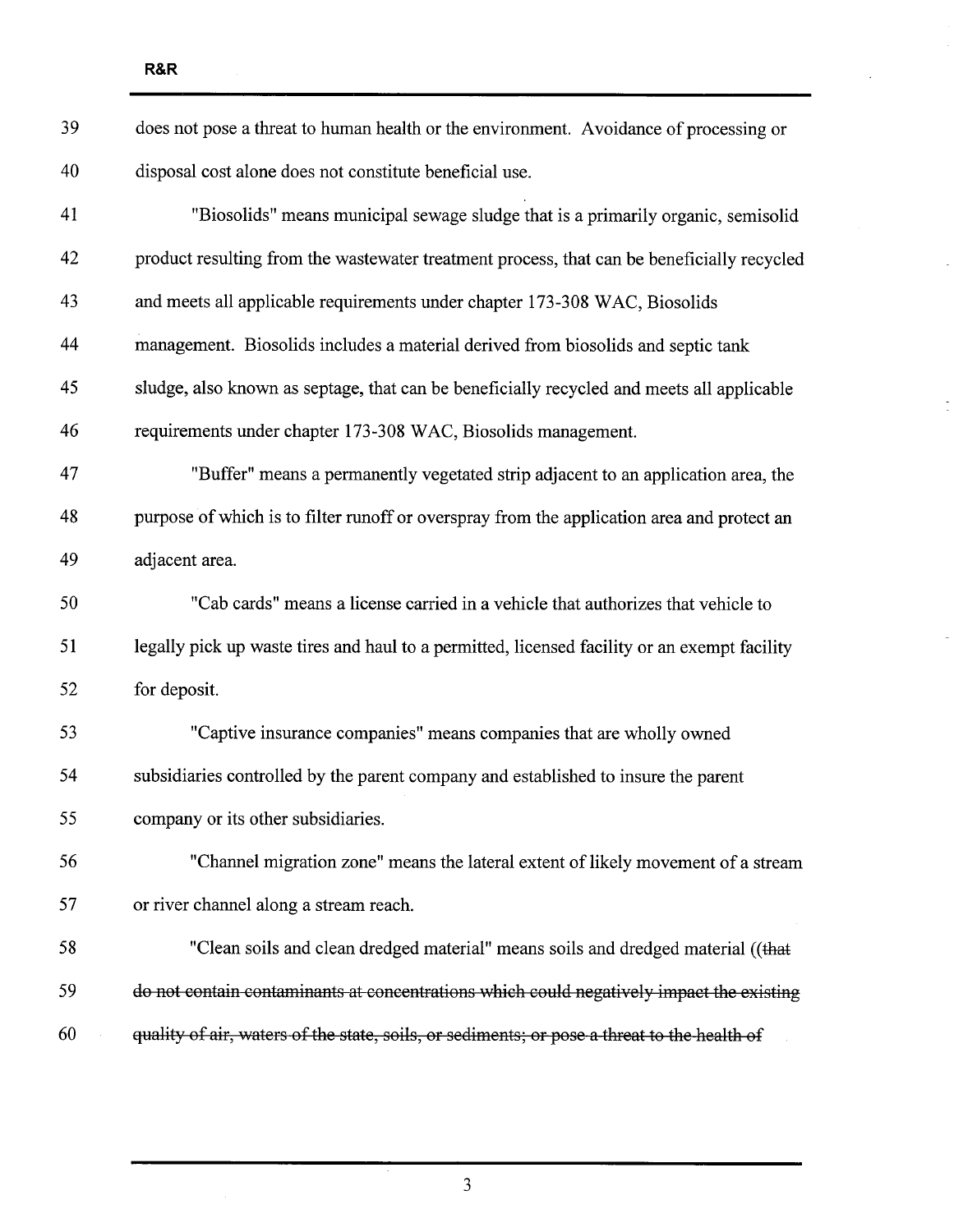| 61 | humans or other living organisms)) which are not dangerous wastes, contaminated soils,       |
|----|----------------------------------------------------------------------------------------------|
| 62 | or contaminated dredged material as defined in this section.                                 |
| 63 | "Closure" means those actions taken by the owner or operator of a solid waste                |
| 64 | handling facility to cease disposal operations or other solid waste handling activities, to  |
| 65 | ensure that all such facilities are closed in conformance with applicable regulations at the |
| 66 | time of such closures and to prepare the site for the post-closure period.                   |
| 67 | "Closure plan" means a written plan developed by an owner or operator of a                   |
| 68 | facility detailing how a facility is to close at the end of its active life.                 |
| 69 | "Composted material" means organic solid waste that has undergone biological                 |
| 70 | degradation and transformation under controlled conditions designed to promote aerobic       |
| 71 | decomposition at a solid waste facility in compliance with the requirements of this          |
| 72 | chapter. Natural decay of organic solid waste under uncontrolled conditions does not         |
| 73 | result in composted material.                                                                |
| 74 | "Composting" means the biological degradation and transformation of organic                  |
| 75 | solid waste under controlled conditions designed to promote aerobic decomposition.           |
| 76 | Natural decay of organic solid waste under uncontrolled conditions is not composting.        |
| 77 | "Conditionally exempt small quantity generator (CESQG)" means a dangerous                    |
| 78 | waste generator whose dangerous wastes are not subject to regulation under chapter           |
| 79 | 70.105 RCW, Hazardous waste management, solely because the waste is generated or             |
| 80 | accumulated in quantities below the threshold for regulation and meets the conditions        |
| 81 | prescribed in WAC 173-303-070(8)(b).                                                         |
| 82 | "Conditionally exempt small quantity generator (CESQG) waste" means                          |
| 83 | dangerous waste generated by a conditionally exempt small quantity generator.                |

t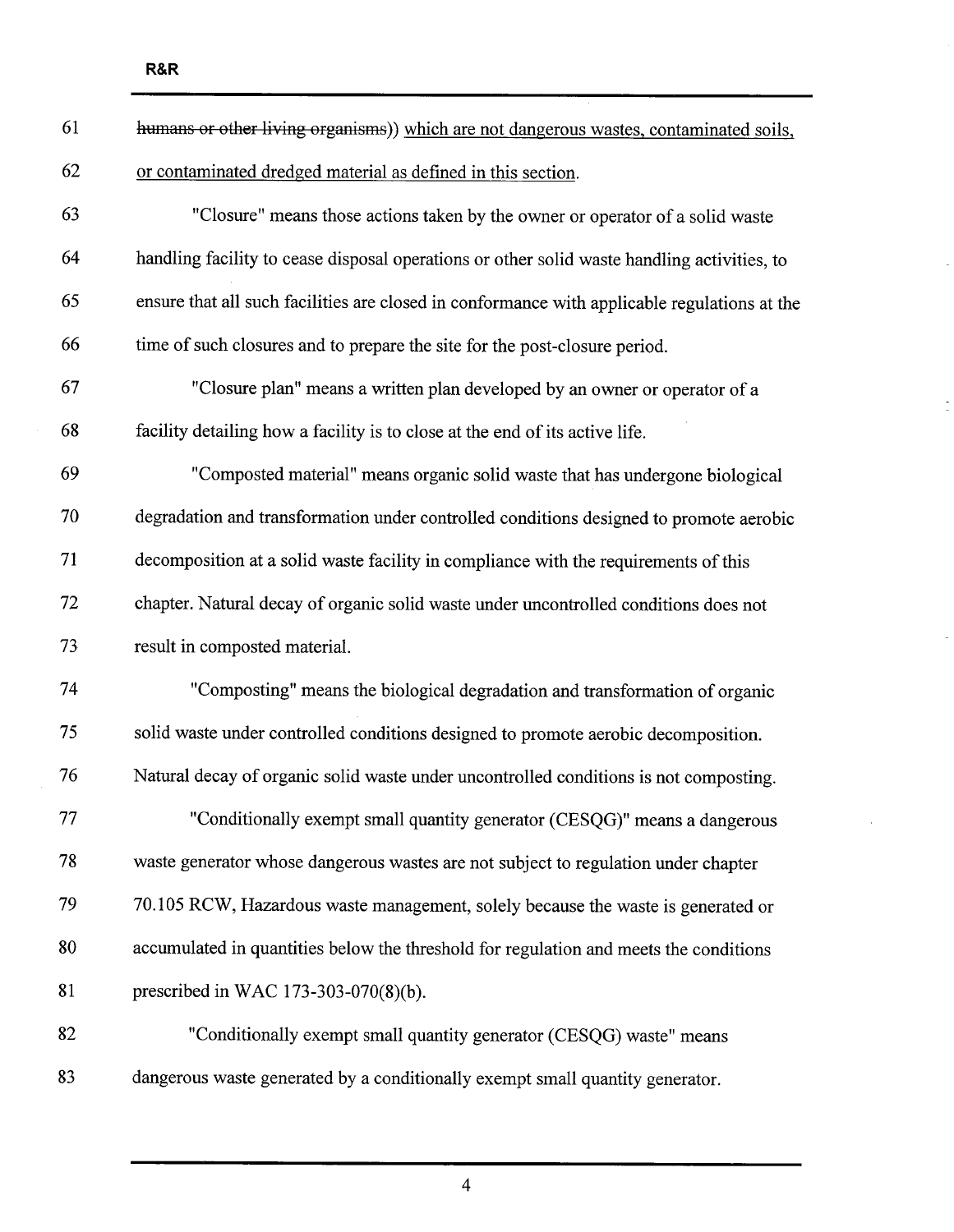| 84  | "Container" means a portable device used for the collection, storage, and/or                  |
|-----|-----------------------------------------------------------------------------------------------|
| 85  | transportation of solid waste including, but not limited to, reusable containers, disposable  |
| 86  | containers, and detachable containers.                                                        |
| 87  | "Contaminant" means any chemical, physical, biological, or radiological                       |
| 88  | substance that does not occur naturally in the environment or that occurs at                  |
| 89  | concentrations greater than natural background levels.                                        |
| 90  | "Contaminate" means the release of solid waste, leachate, or gases emitted by                 |
| 91  | solid waste, such that contaminants enter the environment at concentrations that pose a       |
| 92  | threat to human health or the environment, or cause a violation of any applicable             |
| 93  | environmental regulation.                                                                     |
| 94  | "Contaminated dredged material" means dredged material resulting from the                     |
| 95  | dredging of surface waters of the state where contaminants are present in the dredged         |
| 96  | material at concentrations not suitable for open water disposal and the dredged material is   |
| 97  | not dangerous waste and is not regulated by section 404 of the Federal Clean Water Act        |
| 98  | $(P.L. 95-217).$                                                                              |
| 99  | "Contaminated soils ((and contaminated dredged material))" means soils ((and                  |
| 100 | dredged material that contain contaminants at concentrations which could negatively           |
| 101 | impact the existing quality of air, waters of the state, soils or sediments, or pose a threat |
| 102 | to the health of humans or other living organisms)) removed during the cleanup of a           |
| 103 | hazardous waste site, or a dangerous waste facility closure, corrective actions or other      |
| 104 | clean-up activities and which contain harmful substances but are not designated               |
| 105 | dangerous wastes.                                                                             |

 $\cdot$ 

 $\overline{\phantom{a}}$ 

l,

5

 $\sim$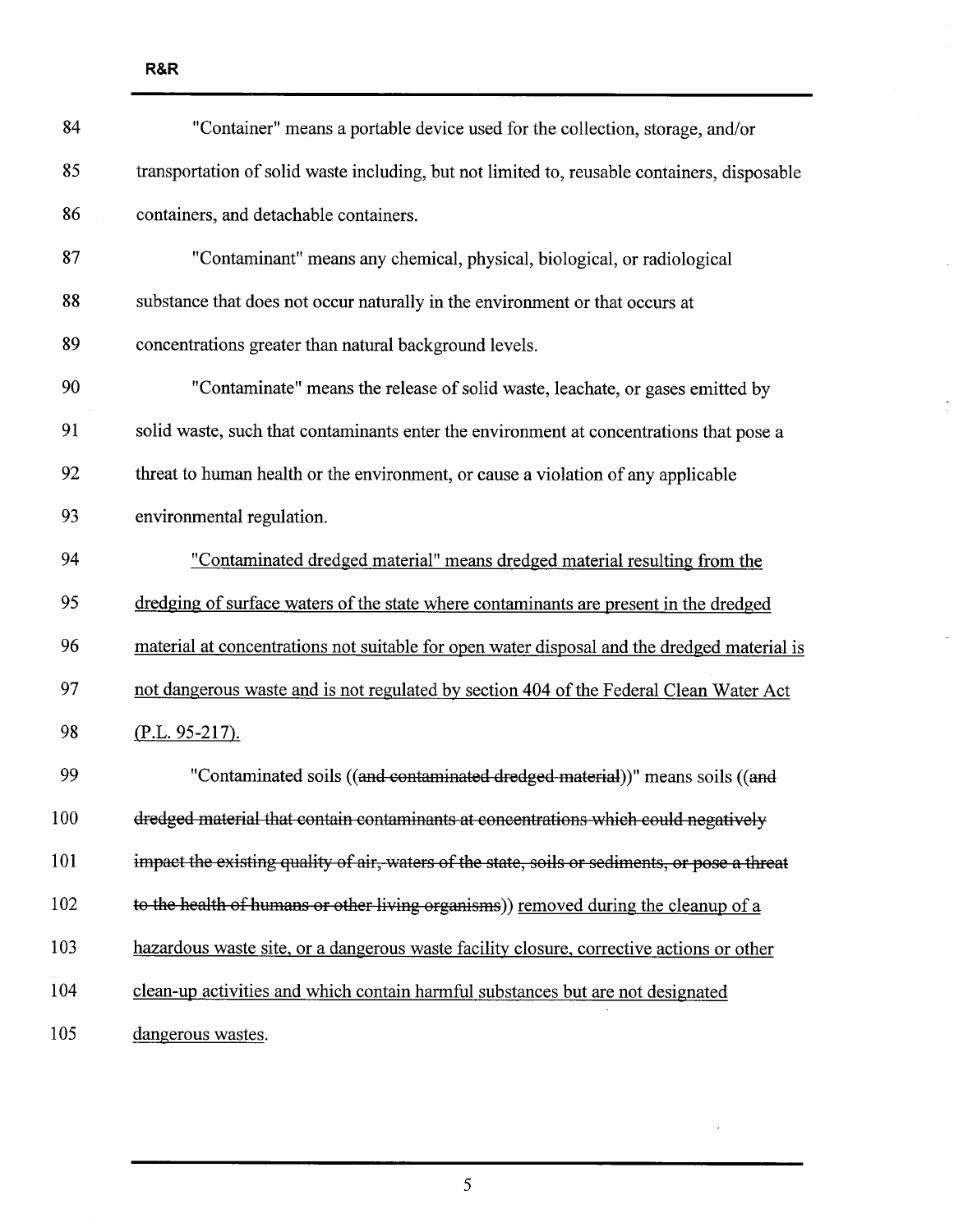| 106 | "Corrosion expert" means a person certified by the National Association of                  |
|-----|---------------------------------------------------------------------------------------------|
| 107 | Corrosion Engineers (NACE) or a registered professional engineer who has certification      |
| 108 | or licensing that includes education and experience in corrosion control.                   |
| 109 | "Crop residues" means vegetative material leftover from the harvesting of crops,            |
| 110 | including leftover pieces or whole fruits or vegetables, crop leaves and stems. Crop        |
| 111 | residue does not include food processing waste.                                             |
| 112 | "Dangerous wastes" means any solid waste designated as dangerous waste by the               |
| 113 | department under chapter 173-303 WAC, Dangerous waste regulations.                          |
| 114 | "Department" means the Washington state department of ecology.                              |
| 115 | "Detachable containers" means reusable containers that are mechanically loaded              |
| 116 | or handled, such as a dumpster or drop box.                                                 |
| 117 | "Disposable containers" means containers that are used once to handle solid                 |
| 118 | waste, such as plastic bags, cardboard boxes and paper bags.                                |
| 119 | "Disposal" or "deposition" means the discharge, deposit, injection, dumping,                |
| 120 | leaking, or placing of any solid waste into or on any land or water.                        |
| 121 | "Domestic septage" means Class I, II or III domestic septage as defined in chapter          |
| 122 | 173-308 WAC, Biosolids management.                                                          |
| 123 | "Domestic wastewater facility" means all structures, equipment, or processes                |
| 124 | required to collect, carry away, treat, reclaim, or dispose of domestic wastewater together |
| 125 | with such industrial waste as may be present.                                               |
| 126 | "Drop box facility" means a facility used for the placement of a detachable                 |
| 127 | container including the area adjacent for necessary entrance and exit roads, unloading and  |

 $\hat{\mathcal{A}}$ 

 $\overline{a}$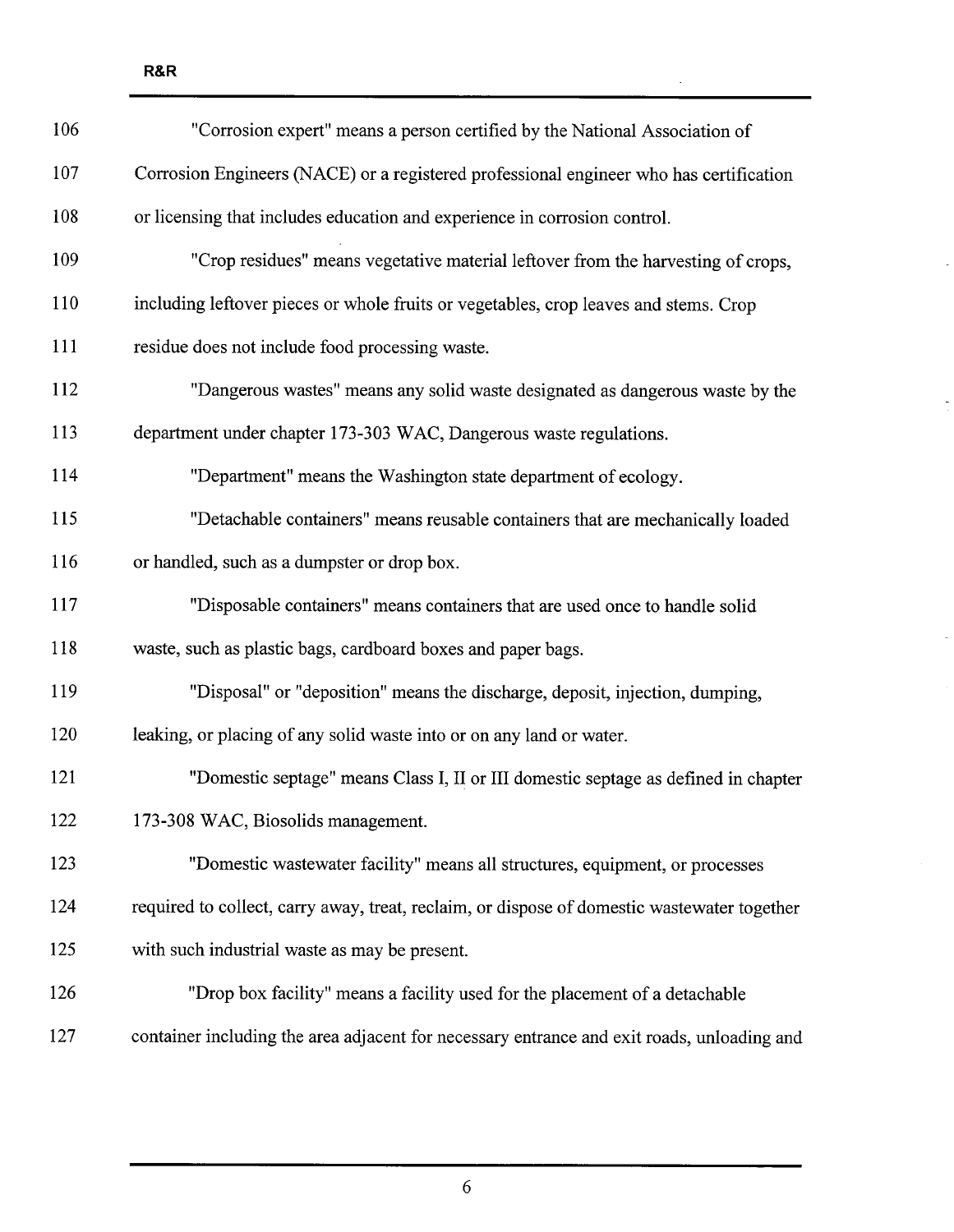$\mathcal{L}$ 

| 128 | turn-around areas. Drop box facilities normally serve the general public with loose loads    |
|-----|----------------------------------------------------------------------------------------------|
| 129 | and receive waste from offsite.                                                              |
| 130 | "Energy recovery" means the recovery of energy in a useable form from mass                   |
| 131 | burning or refuse-derived fuel incineration, pyrolysis or any other means of using the heat  |
| 132 | of combustion of solid waste that involves high temperature (above twelve hundred            |
| 133 | degrees Fahrenheit) processing.                                                              |
| 134 | "Existing facility" means a facility which is owned or leased, and in operation, or          |
| 135 | for which facility construction has begun, on or before the effective date of this chapter   |
| 136 | and the owner or operator has obtained permits or approvals necessary under federal,         |
| 137 | state and local statutes, regulations and ordinances.                                        |
| 138 | "Facility" means all contiguous land (including buffers and setbacks) and                    |
| 139 | structures, other appurtenances, and improvements on the land used for solid waste           |
| 140 | handling.                                                                                    |
| 141 | "Facility construction" means the continuous on-site physical act of constructing            |
| 142 | solid waste handling unit(s) or when the owner or operator of a facility has entered into    |
| 143 | contractual obligations for physical construction of the facility that cannot be canceled or |
| 144 | modified without substantial financial loss.                                                 |
| 145 | "Facility structures" means constructed infrastructure such as buildings, sheds,             |
| 146 | utility lines, and piping on the facility.                                                   |
| 147 | "Garbage" means animal and vegetable waste resulting from the handling,                      |
| 148 | storage, sale, preparation, cooking, and serving of foods.                                   |
| 149 | "Ground water" means that part of the subsurface water that is in the zone of                |
| 150 | saturation.                                                                                  |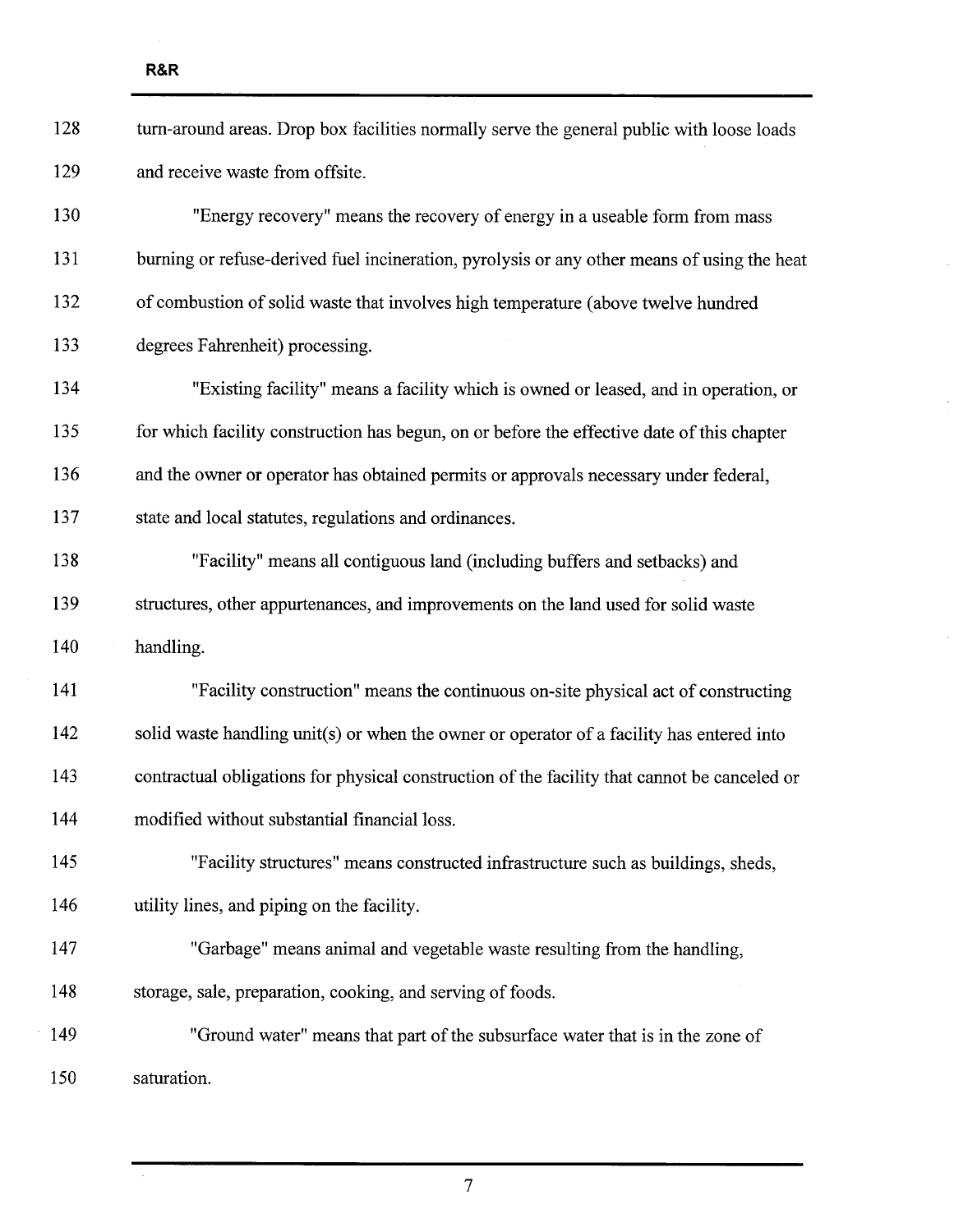151 "Holocene fault" means a plane along which earthen material on one side has 152 been displaced with respect to that on the other side and has occurred in the most recent 153 epoch of the Quaternary period extending from the end of the Pleistocene to the present. 154 "Home composting" means composting of on-site generated wastes, and 1 55 incidental materials beneficial to the composting process, by the owner or person in 156 control of a single-family residence, or for a dwelling that houses two to five families, 157 such as a duplex or clustered dwellings. 158 "Household hazardous wastes" means any waste which exhibits any ofthe 159 properties of dangerous wastes that is exempt from regulation under chapter 70.105 160 RCW, Hazardous waste management, solely because the waste is generated by 161 households. Household hazardous waste can also include other solid waste identified in 162 the local hazardous waste management plan prepared pursuant to chapter 70.105 RCW, 163 Hazardous waste management. 164 "Hydro stratigraphic unit" means any water-bearing geologic unit or units 1 65 hydraulically connected or grouped together on the basis of similar hydraulic 166 conductivity which can be reasonably monitored; several geologic formations or part of a 167 geologic formation may be grouped into a single hydrostratigraphic unit; perched sand 168 lenses may be considered a hydrostratigraphic unit or part of a hydrostratigraphic unit, for 169 example. 1 70 "Incineration" means reducing the volume of solid wastes by use of an enclosed 171 device using controlled flame combustion. 1 72 "Incompatible waste" means a waste that is unsuitable for mixing with another

R&R

8

173 waste or material because the mixture might produce excessive heat or pressure, fire or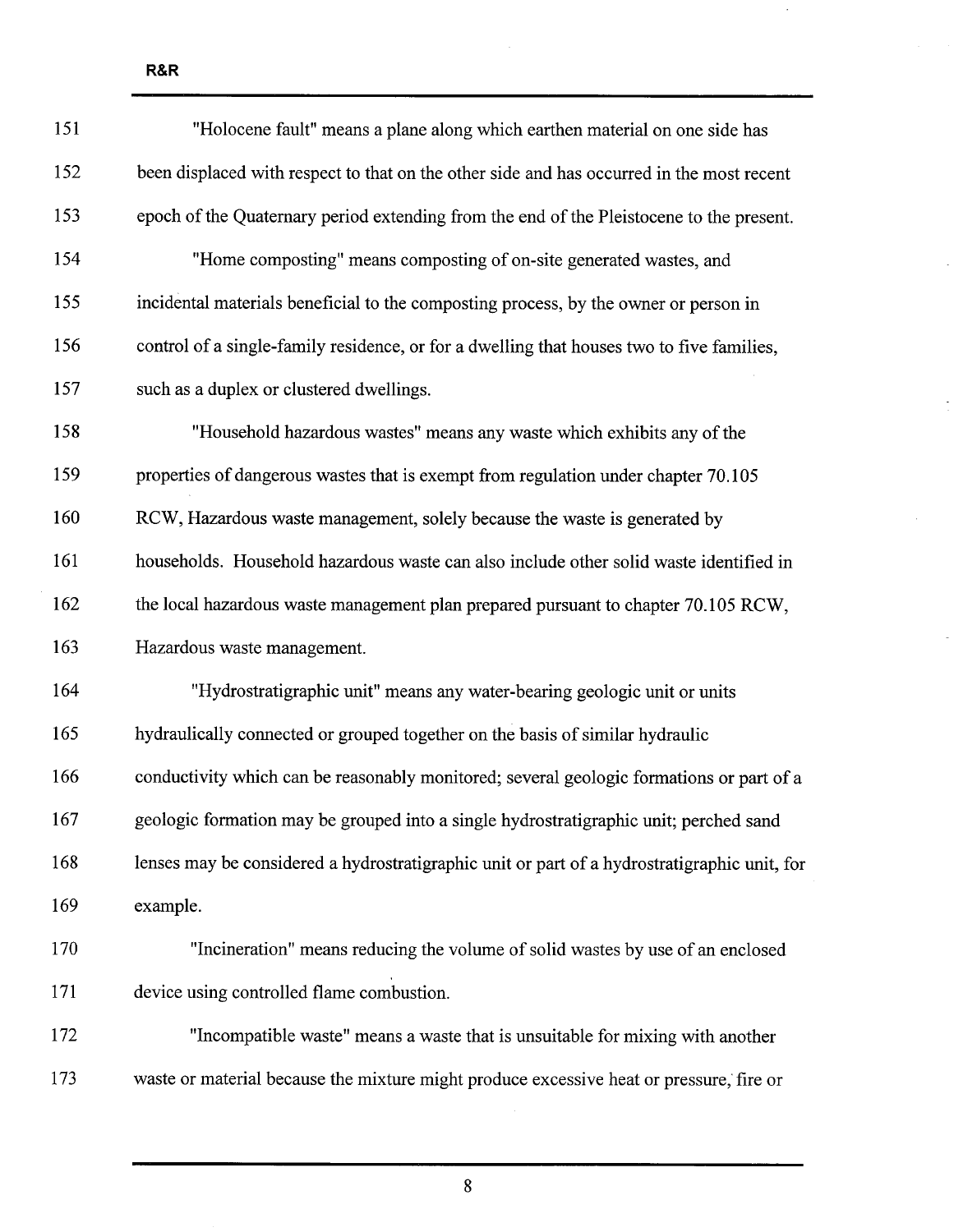| 174 | explosion, violent reaction, toxic dust, fumes, mists, or gases, or flammable fumes or     |
|-----|--------------------------------------------------------------------------------------------|
| 175 | gases.                                                                                     |
| 176 | "Industrial solid wastes" means solid waste generated from manufacturing                   |
| 177 | operations, food processing, or other industrial processes.                                |
| 178 | "Industrial wastewater facility" means all structures, equipment, or processes             |
| 179 | required to collect, carry away, treat, reclaim, or dispose of industrial wastewater.      |
| 180 | "Inert waste" means solid wastes that meet the criteria for inert waste in WAC             |
| 181 | 173-350-990.                                                                               |
| 182 | "Inert waste landfill" means a landfill that receives only inert wastes.                   |
| 183 | "Intermediate solid waste handling facility" means any intermediate use or                 |
| 184 | processing site engaged in solid waste handling which is not the final site of disposal.   |
| 185 | This includes material recovery facilities, transfer stations, drop boxes, baling and      |
| 186 | compaction sites.                                                                          |
| 187 | "Intermodal facility" means any facility operated for the purpose of transporting          |
| 188 | closed containers of waste and the containers are not opened for further treatment,        |
| 189 | processing or consolidation of the waste.                                                  |
| 190 | "Jurisdictional health department" means city, county, city-county or district             |
| 191 | public health department.                                                                  |
| 192 | "Land application site" means a contiguous area of land under the same                     |
| 193 | ownership or operational control on which solid wastes are beneficially utilized for their |
| 194 | agronomic or soil-amending capability.                                                     |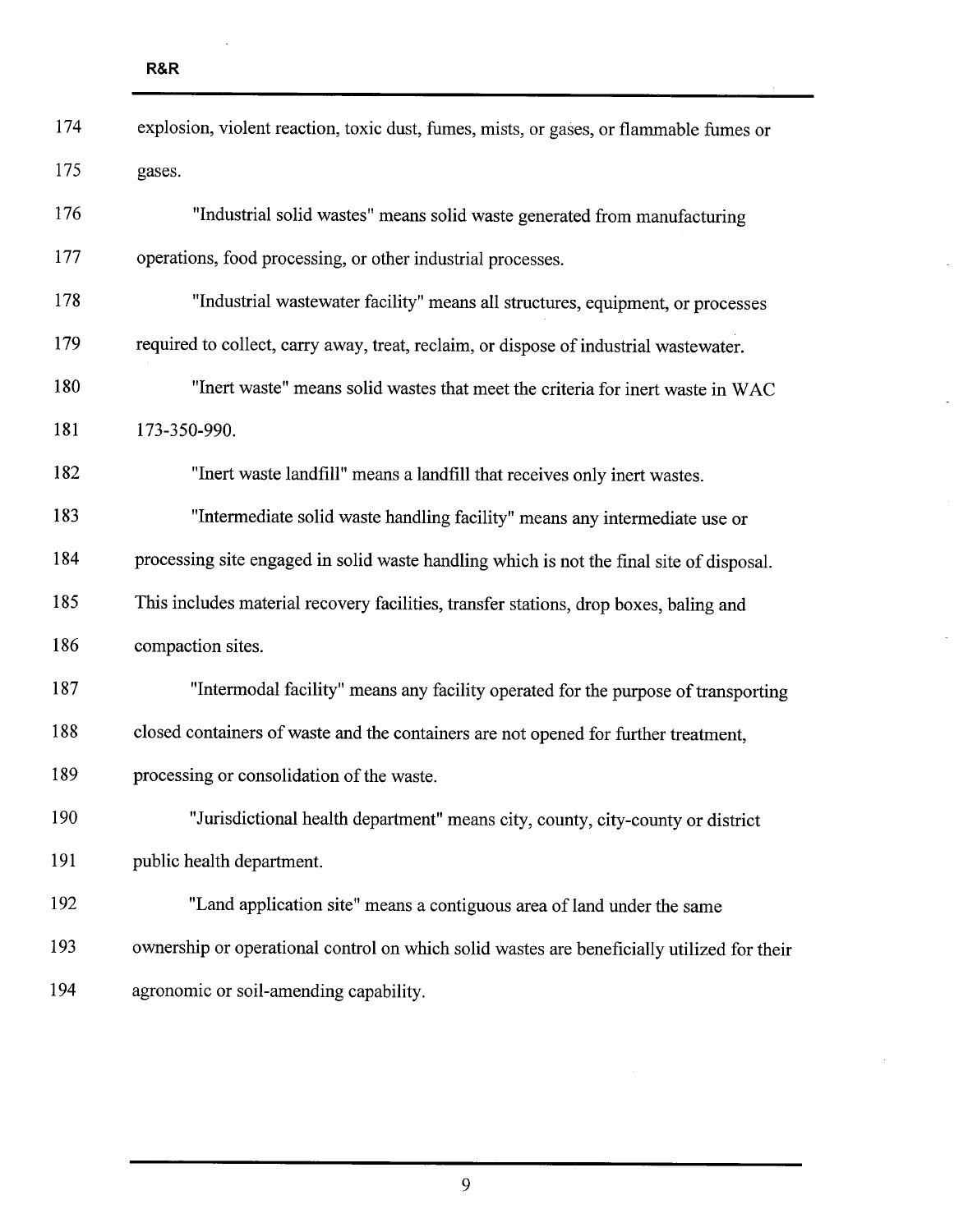| 195 | "Land reclamation" means using solid waste to restore drastically disturbed lands            |
|-----|----------------------------------------------------------------------------------------------|
| 196 | including, but not limited to, construction sites and surface mines. Using solid waste as a  |
| 197 | component of fill is not land reclamation.                                                   |
| 198 | "Landfill" means a disposal facility or part of a facility at which solid waste is           |
| 199 | permanently placed in or on land including facilities that use solid waste as a component    |
| 200 | of fill.                                                                                     |
| 201 | "Leachate" means water or other liquid within a solid waste handling unit that has           |
| 202 | been contaminated by dissolved or suspended materials due to contact with solid waste or     |
| 203 | gases.                                                                                       |
| 204 | "Limited moderate risk waste" means waste batteries, waste oil, and waste                    |
| 205 | antifreeze generated from households.                                                        |
| 206 | "Limited moderate risk waste facility" means a facility that collects, stores, and           |
| 207 | consolidates only limited moderate risk waste.                                               |
| 208 | "Limited purpose landfill" means a landfill which is not regulated or permitted by           |
| 209 | other state or federal environmental regulations that receives solid wastes limited by type  |
| 210 | or source. Limited purpose landfills include, but are not limited to, landfills that receive |
| 211 | segregated industrial solid waste, construction, demolition and landclearing debris, wood    |
| 212 | waste, ash (other than special incinerator ash), and dredged material. Limited purpose       |
| 213 | landfills do not include inert waste landfills, municipal solid waste landfills regulated    |
| 214 | under chapter 173-351 WAC, Criteria for municipal solid waste landfills, landfills           |
| 215 | disposing of special incinerator ash regulated under chapter 173-306 WAC, Special            |
| 216 | incinerator ash management standards, landfills regulated under chapter 173-303 WAC,         |
| 217 | Dangerous waste regulations, or chemical waste landfills used for the disposal of            |
|     |                                                                                              |

J.

 $\ddot{\phantom{a}}$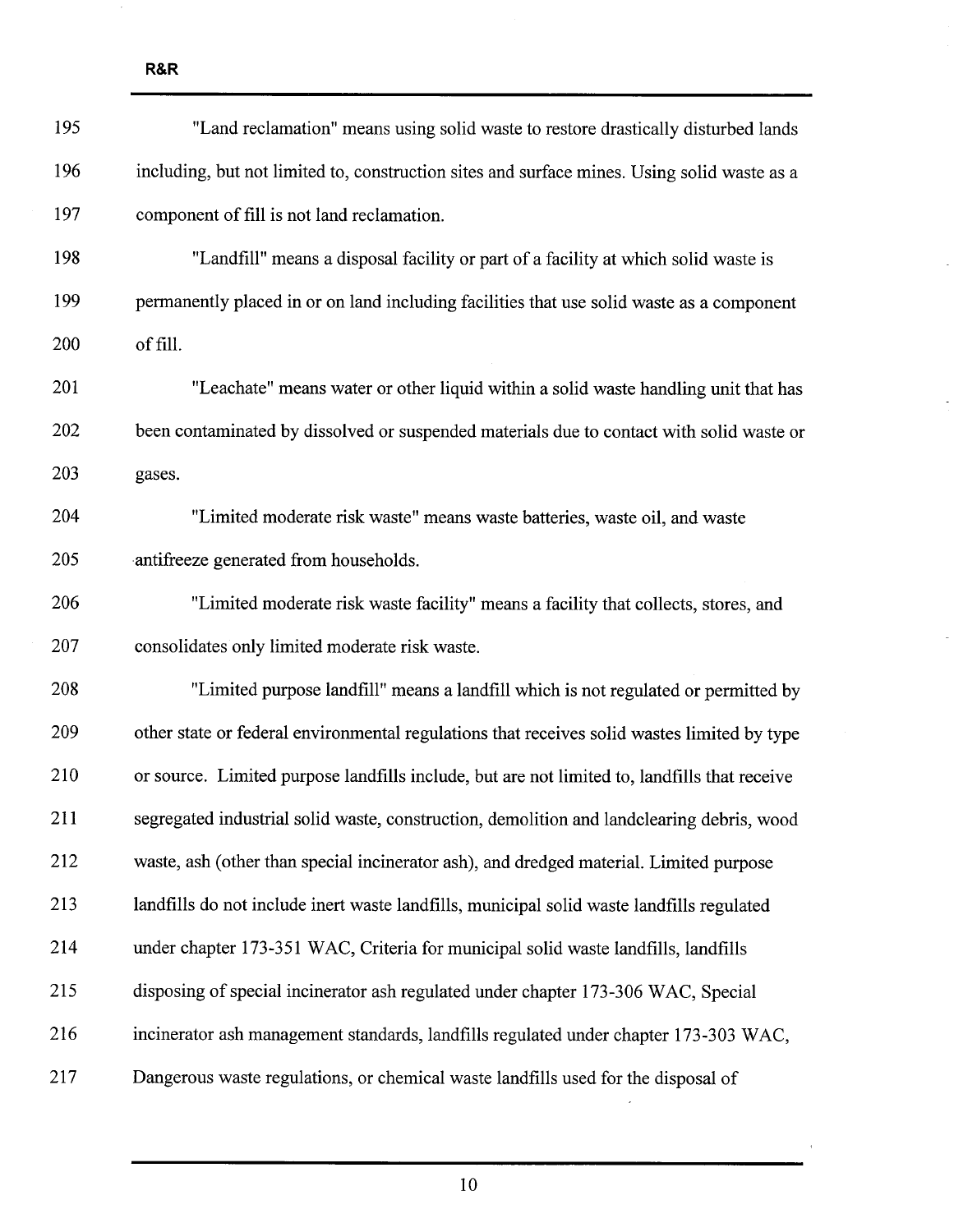$\bar{z}$ 

| 218 | polychlorinated biphenyls (PCBs) regulated under Title 40 CFR Part 761,                    |
|-----|--------------------------------------------------------------------------------------------|
| 219 | Polychlorinated Biphenyls (PCBs) Manufacturing, Processing, Distribution in                |
| 220 | Commerce, and Use Prohibitions.                                                            |
| 221 | "Liquid" means a substance that flows readily and assumes the form of its                  |
| 222 | container but retains its independent volume.                                              |
| 223 | "Liquid waste" means any solid waste which is deemed to contain free liquids as            |
| 224 | determined by the Paint Filter Liquids Test, Method 9095, in Test Methods for              |
| 225 | Evaluating Solid Waste, Physical/Chemical Methods, EPA Publication SW-846.                 |
| 226 | "Lithified earth material" means all rock, including all naturally occurring and           |
| 227 | naturally formed aggregates or masses of minerals or small particles of older rock that    |
| 228 | formed by crystallization of magma or by induration of loose sediments. This term does     |
| 229 | not include man-made materials, such as fill, concrete or asphalt, or unconsolidated earth |
| 230 | materials, soil or regolith lying at or near the earth's surface.                          |
| 231 | "Local fire control agency" means a public or private agency or corporation                |
| 232 | providing fire protection such as a local fire department, the department of natural       |
| 233 | resources or the United States Forest Service.                                             |
| 234 | "Lower explosive limits" means the lowest percentage by volume of a mixture of             |
| 235 | explosive gases that will propagate a flame in air at twenty-five degrees centigrade and   |
| 236 | atmospheric pressure.                                                                      |
| 237 | "Material recovery facility" means any facility that collects, compacts,                   |
| 238 | repackages, sorts, or processes for transport source separated solid waste for the purpose |
| 239 | of recycling.                                                                              |

 $\overline{\phantom{a}}$ 

 $\overline{a}$ 

11

J.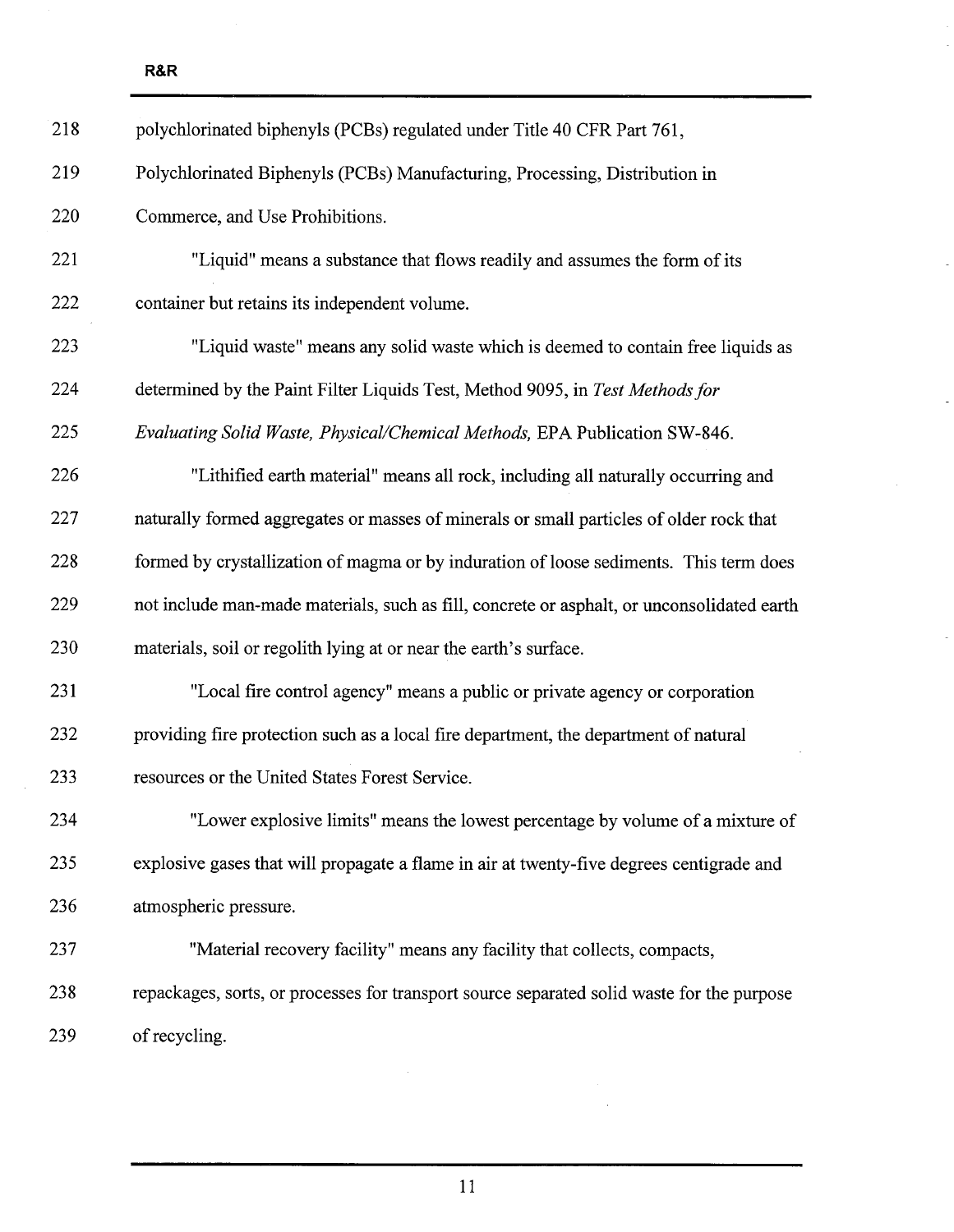| 240 | "Mobile systems and collection events" means activities conducted at a temporary          |
|-----|-------------------------------------------------------------------------------------------|
| 241 | location to collect moderate risk waste.                                                  |
| 242 | "Moderate risk waste (MRW)" means solid waste that is limited to conditionally            |
| 243 | exempt small quantity generator (CESQG) waste and household hazardous waste (HHW)         |
| 244 | as defined in this chapter.                                                               |
| 245 | "MRW facility" means a solid waste handling unit that is used to collect, treat,          |
| 246 | recycle, exchange, store, consolidate, and/or transfer moderate risk waste. This does not |
| 247 | include mobile systems and collection events or limited MRW facilities that meet the      |
| 248 | applicable terms and conditions of WAC 173-350-360 (2) or (3).                            |
| 249 | "Municipal solid waste (MSW)" means a subset of solid waste which includes                |
| 250 | unsegregated garbage, refuse and similar solid waste material discarded from residential, |
| 251 | commercial, institutional and industrial sources and community activities, including      |
| 252 | residue after recyclables have been separated. Solid waste that has been segregated by    |
| 253 | source and characteristic may qualify for management as a non-MSW solid waste, at a       |
| 254 | facility designed and operated to address the waste's characteristics and potential       |
| 255 | environmental impacts. The term MSW does not include:                                     |
| 256 | · Dangerous wastes other than wastes excluded from the requirements of chapter 173-303    |
| 257 | WAC, Dangerous waste regulations, in WAC 173-303-071 such as household hazardous          |
| 258 | wastes;                                                                                   |
| 259 | · Any solid waste, including contaminated soil and debris, resulting from response action |
| 260 | taken under section 104 or 106 of the Comprehensive Environmental Response,               |
| 261 | Compensation and Liability Act of 1980 (42 U.S.C. 9601), chapter 70.105D RCW,             |
| 262 | Hazardous waste cleanup - Model Toxics Control Act, chapter 173-340 WAC, the              |

 $\cdot$ 

 $\frac{1}{\pi}$ 

J.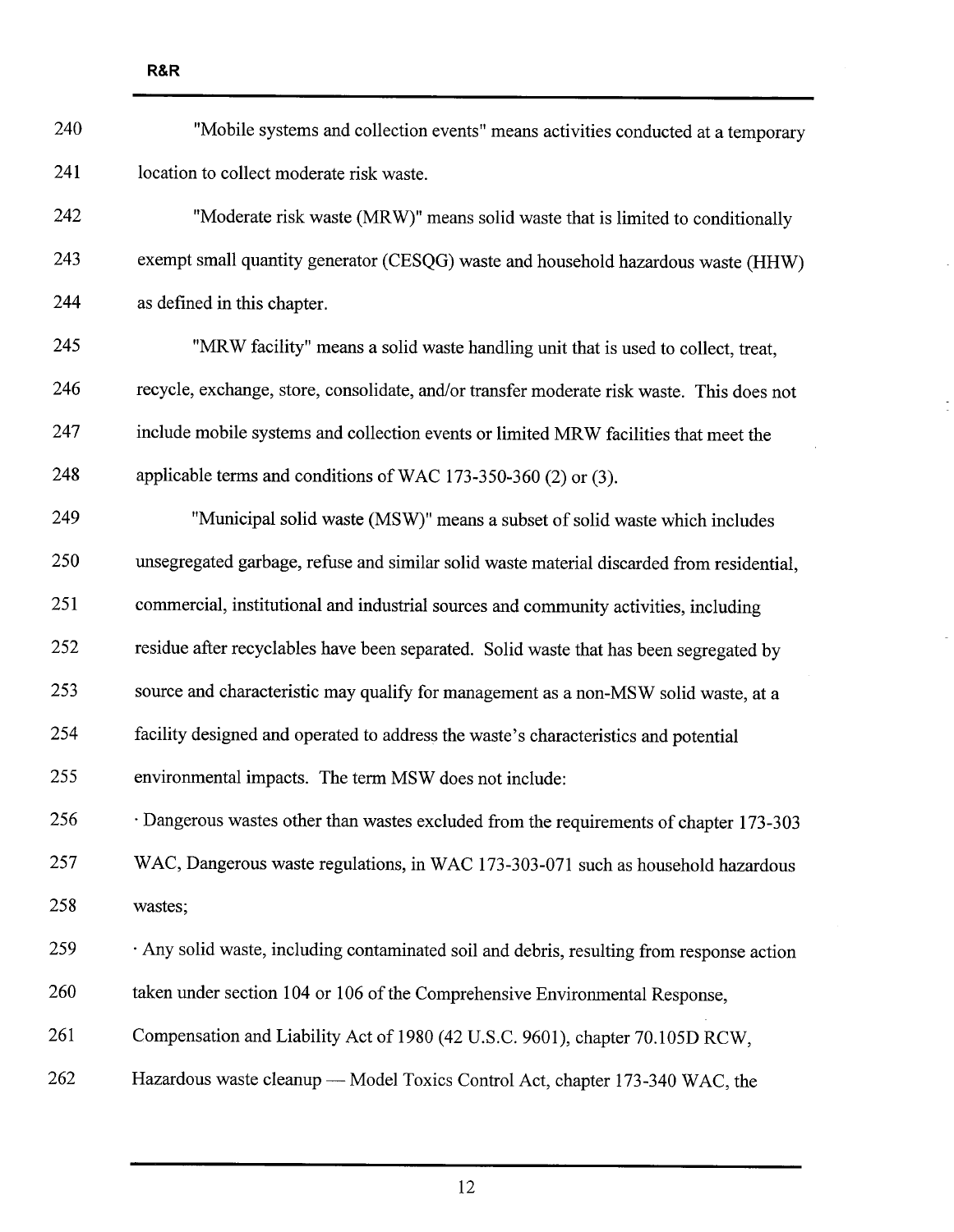| 263 | Model Toxics Control Act cleanup regulation or a remedial action taken under those        |
|-----|-------------------------------------------------------------------------------------------|
| 264 | rules; nor                                                                                |
| 265 | · Mixed or segregated recyclable material that has been source-separated from garbage,    |
| 266 | refuse and similar solid waste. The residual from source separated recyclables is MSW.    |
| 267 | "Natural background" means the concentration of chemical, physical, biological,           |
| 268 | or radiological substances consistently present in the environment that has not been      |
| 269 | influenced by regional or localized human activities. Metals at concentrations naturally  |
| 270 | occurring in bedrock, sediments and soils due solely to the geologic processes that       |
| 271 | formed the materials are natural background. In addition, low concentrations of other     |
| 272 | persistent substances due solely to the global use or formation of these substances are   |
| 273 | natural background.                                                                       |
| 274 | "New solid waste handling unit" means a solid waste handling unit that begins             |
| 275 | operation or facility construction, and significant modifications to existing solid waste |
| 276 | handling units, after the effective date of this chapter. "Nuisance odor" means any odor  |
| 277 | which is found offensive or may unreasonably interfere with any person's health,          |
| 278 | comfort, or enjoyment beyond the property boundary of a facility.                         |
| 279 | "One hundred year flood plain" means any land area that is subject to one percent         |
| 280 | or greater chance of flooding in any given year from any source.                          |
| 281 | "Open burning" means the burning of solid waste materials in an open fire or an           |
| 282 | outdoor container without providing for the control of combustion or the control of       |
| 283 | emissions from the combustion.                                                            |
| 284 | "Overburden" means the earth, rock, soil, and topsoil that lie above mineral              |
| 285 | deposits.                                                                                 |

13

 $\bar{A}$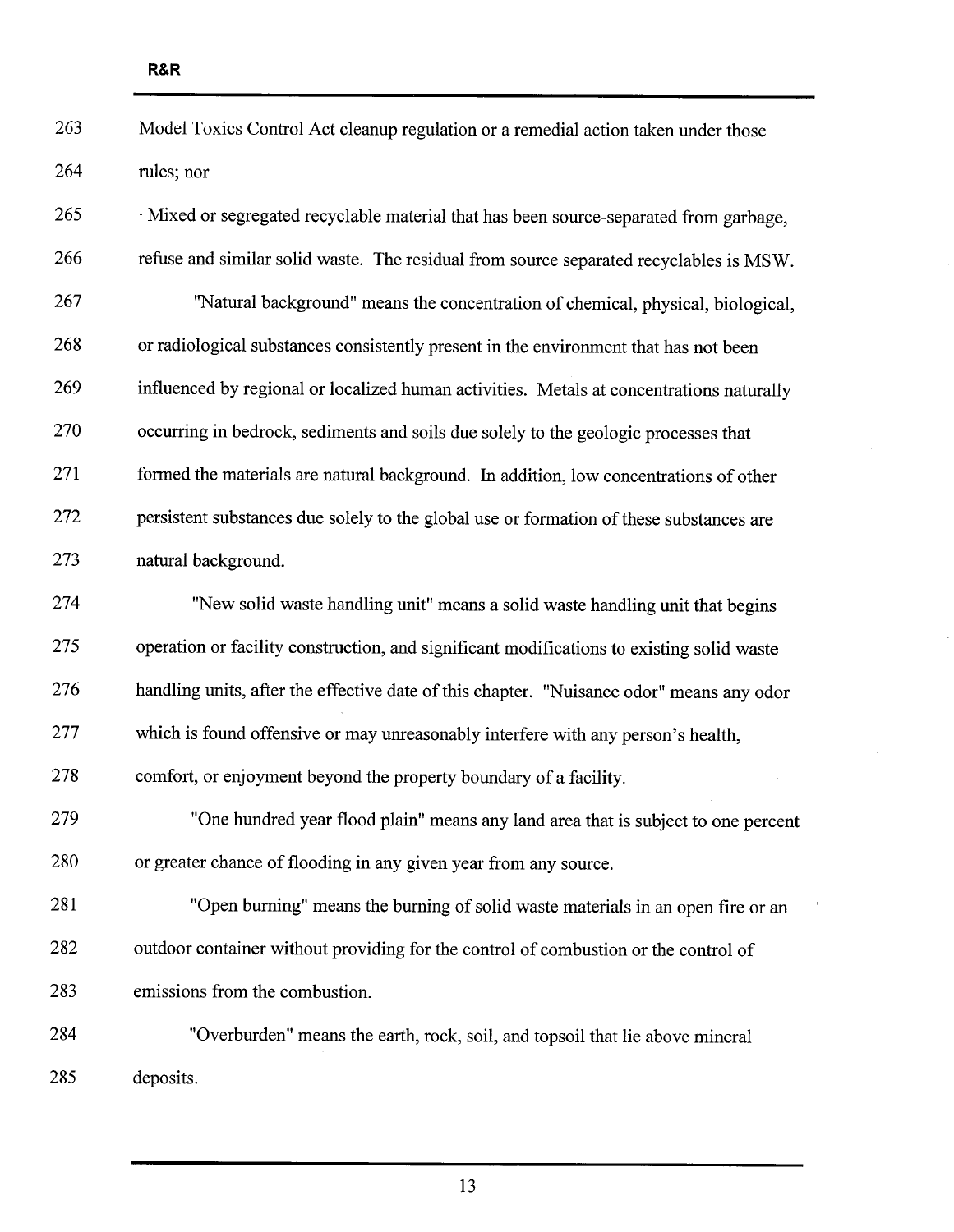| 286 | "Permeability" means the ease with which a porous material allows liquid or                  |
|-----|----------------------------------------------------------------------------------------------|
| 287 | gaseous fluids to flow through it. For water, this is usually expressed in units of          |
| 288 | centimeters per second and termed hydraulic conductivity.                                    |
| 289 | "Permit" means an authorization issued by the jurisdictional health department               |
| 290 | which allows a person to perform solid waste activities at a specific location and which     |
| 291 | includes specific conditions for such facility operations.                                   |
| 292 | "Person" means an individual, firm, association, copartnership, political                    |
| 293 | subdivision, government agency, municipality, industry, public or private corporation, or    |
| 294 | any other entity whatever.                                                                   |
| 295 | "Pile" means any noncontainerized accumulation of solid waste that is used for               |
| 296 | treatment or storage.                                                                        |
| 297 | "Plan of operation" means the written plan developed by an owner or operator of              |
| 298 | a facility detailing how a facility is to be operated during its active life.                |
| 299 | "Point of compliance" means a point established in the ground water by the                   |
| 300 | jurisdictional health department as near a possible source of release as technically,        |
| 301 | hydrogeologically and geographically feasible.                                               |
| 302 | "Post-closure" means the requirements placed upon disposal facilities after                  |
| 303 | closure to ensure their environmental safety for at least a twenty-year period or until the  |
| 304 | site becomes stabilized (i.e., little or no settlement, gas production, or leachate          |
| 305 | generation).                                                                                 |
| 306 | "Post-closure plan" means a written plan developed by an owner or operator of a              |
| 307 | facility detailing how a facility is to meet the post-closure requirements for the facility. |
| 308 | "Premises" means a tract or parcel of land with or without habitable buildings.              |

 $\Box$ 

 $\frac{1}{\pi}$ 

 $\frac{1}{\sqrt{2}}$ 

R&R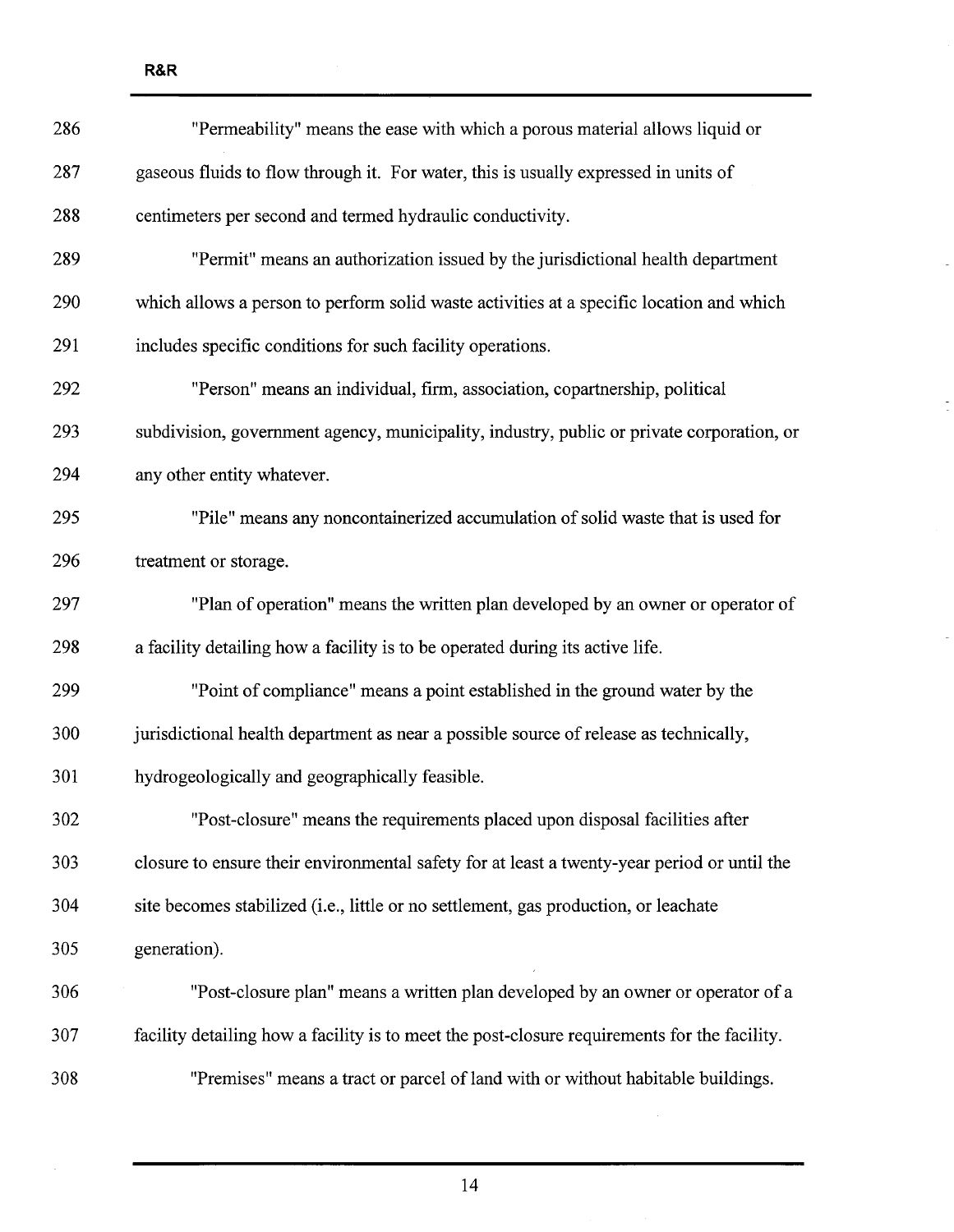| 309 | "Private facility" means a privately owned facility maintained on private property         |
|-----|--------------------------------------------------------------------------------------------|
| 310 | solely for the purpose of managing waste generated by the entity owning the site.          |
| 311 | "Processing" means an operation to convert a material into a useful product or to          |
| 312 | prepare it for reuse, recycling, or disposal.                                              |
| 313 | "Product take-back center" means a retail outlet or distributor that accepts               |
| 314 | household hazardous waste of comparable types as the products offered for sale or          |
| 315 | distributed at that outlet.                                                                |
| 316 | "Public facility" means a publicly or privately owned facility that accepts solid          |
| 317 | waste generated by other persons;                                                          |
| 318 | "Putrescible waste" means solid waste which contains material capable of being             |
| 319 | readily decomposed by microorganisms and which is likely to produce offensive odors.       |
| 320 | "Pyrolysis" means the process in which solid wastes are heated in an enclosed              |
| 321 | device in the absence of oxygen to vaporization, producing a hydrocarbon-rich gas          |
| 322 | capable of being burned for recovery of energy.                                            |
| 323 | "Recyclable materials" means those solid wastes that are separated for recycling           |
| 324 | or reuse, including, but not limited to, papers, metals, and glass, that are identified as |
| 325 | recyclable material pursuant to a local comprehensive solid waste plan.                    |
| 326 | "Recycling" means transforming or remanufacturing waste materials into usable              |
| 327 | or marketable materials for use other than landfill disposal or incineration. Recycling    |
| 328 | does not include collection, compacting, repackaging, and sorting for the purpose of       |
| 329 | transport.                                                                                 |
| 330 | "Representative sample" means a sample that can be expected to exhibit the                 |
| 331 | average properties of the sample source.                                                   |

 $\overline{\phantom{a}}$ 

 $\overline{a}$ 

l,

 $\bar{\lambda}$ 

 $\hat{\boldsymbol{\beta}}$ 

R&R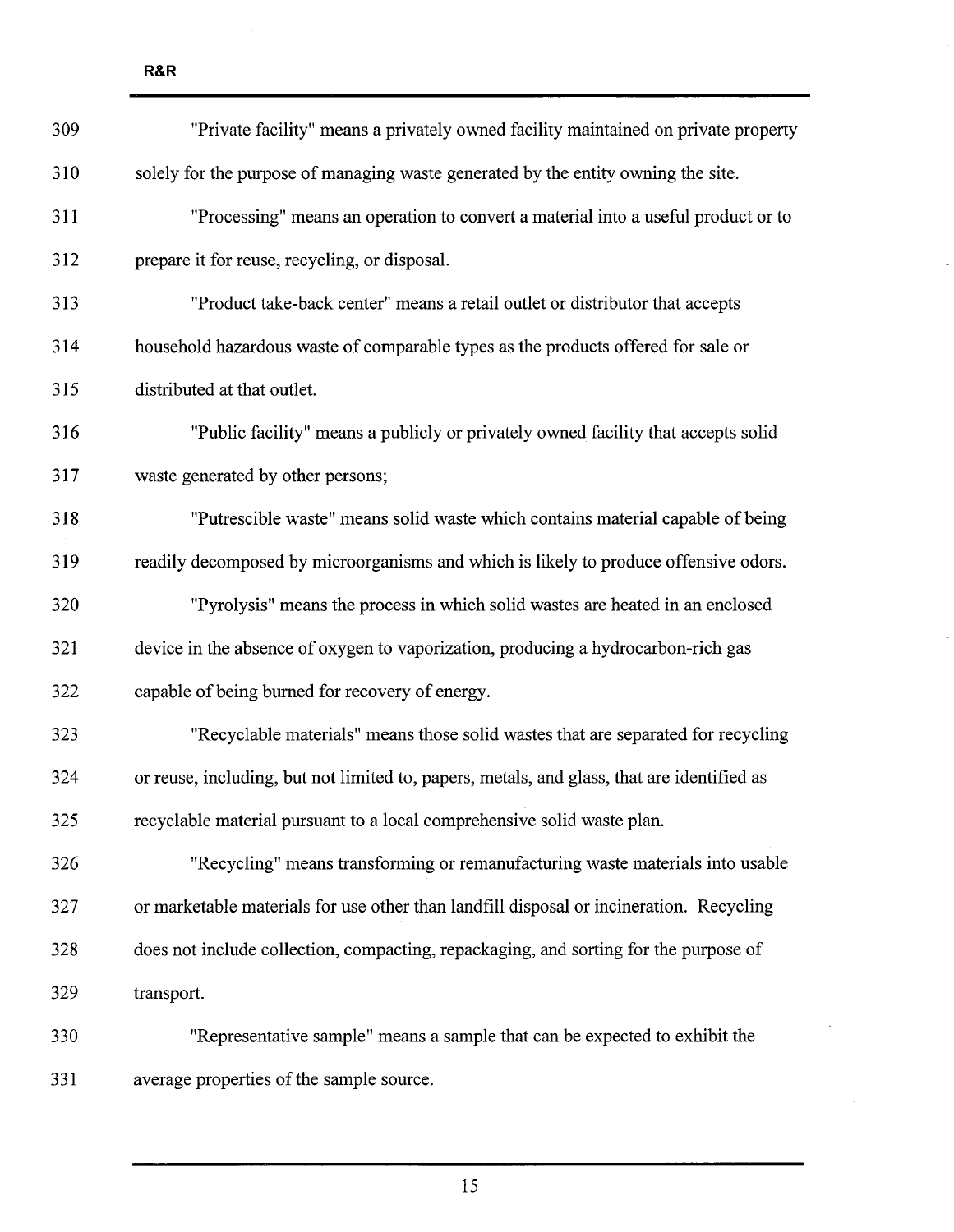332 "Reserved" means a section having no requirements and which is set aside for 333 future possible rule making as a note to the regulated community. 334 "Reusable containers" means containers that are used ore than once to handle 335 solid waste, such as garbage cans. 336 "Runoff' means any rainwater, leachate or other liquid that drains over land from 337 any part of the facility. 338 "Run-on" means any rainwater or other liquid that drains over land onto any par

339 of a facility.

340 "Scavenging" means the removal of materials at a disposal facility, or 341 intermediate solid waste-handling facility, without the approval of the owner or operator 342 and the jurisdictional health deparment.

## 343 "Seismic impact zone" means an area with a ten percent or greater probability that 344 the maximum horizontal acceleration in lithified earth material, expressed as a percentage 345 of the earth's gravitational pull, wil exceed 0.10g in two hundred fifty years.

346 "Setback" means that part of a facility that lies between the active area and the 347 property boundary.

348 "Sewage sludge" means solid, semisolid, or liquid residue generated during the 349 treatment of domestic sewage in a treatment works. Sewage sludge includes, but is not 350 limited to, domestic septage; scum or solids removed in primary, secondary, or advanced 351 wastewater treatment processes; and a material derived from sewage sludge. Sewage 352 sludge does not include ash generated during the firing of sewage sludge in a sewage 353 sludge incinerator or grit and screenings generated.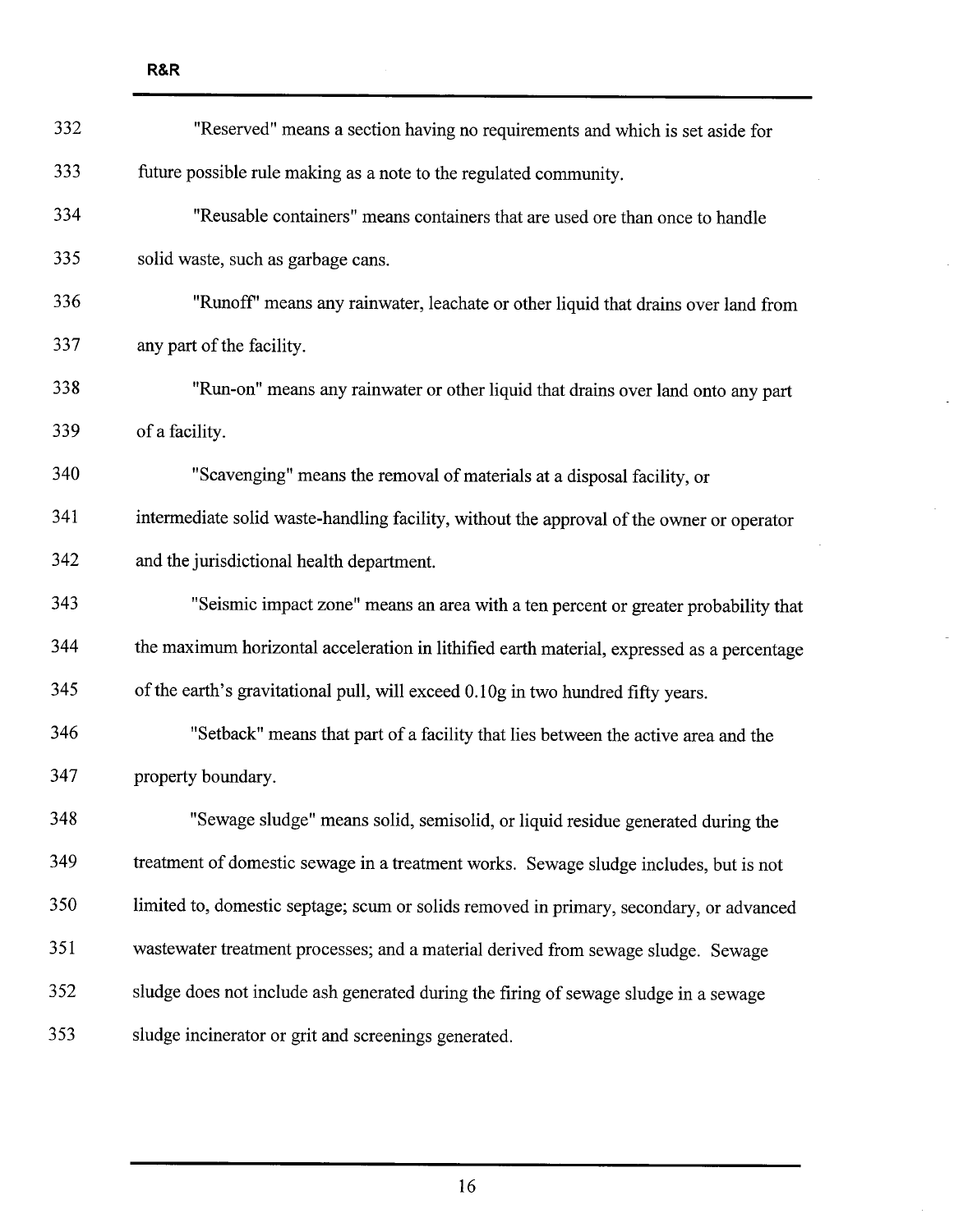| 354 | "Soil amendment" means any substance that is intended to improve the physical                |
|-----|----------------------------------------------------------------------------------------------|
| 355 | characteristics of soil, except composted material, commercial fertilizers, agricultural     |
| 356 | liming agents, unmanipulated animal manures, unmanipulated vegetable manures, food           |
| 357 | wastes, food processing wastes, and materials exempted by rule of the department, such       |
| 358 | as biosolids as defined in chapter $70.95J RCW$ , Municipal sewage sludge – Biosolids and    |
| 359 | wastewater, as regulated in chapter 90.48 RCW, Water pollution control.                      |
| 360 | "Solid waste" or "wastes" means all putrescible and nonputrescible solid and                 |
| 361 | semisolid wastes including, but not limited to, garbage, rubbish, ashes, industrial wastes,  |
| 362 | swill, sewage sludge, demolition and construction wastes, abandoned vehicles or parts        |
| 363 | thereof, contaminated soils and contaminated dredged material, and recyclable materials.     |
| 364 | "Solid waste handling" means the management, storage, collection, transportation,            |
| 365 | treatment, use, processing or final disposal of solid wastes, including the recovery and     |
| 366 | recycling of materials from solid wastes, the recovery of energy resources from such         |
| 367 | wastes or the conversion of the energy in such wastes to more useful forms or                |
| 368 | combinations thereof.                                                                        |
| 369 | "Solid waste handling unit" means discrete areas of land, sealed surfaces, liner             |
| 370 | systems, excavations, facility structures, or other appurtenances within a facility used for |
| 371 | solid waste handling.                                                                        |
| 372 | "Source separation" means the separation of different kinds of solid waste at the            |
| 373 | place where the waste originates.                                                            |
| 374 | "Storage" means the holding of solid waste materials for a temporary period.                 |
| 375 | "Surface impoundment" means a facility or part of a facility which is a natural              |
| 376 | topographic depression, manmade excavation, or diked area formed primarily of earthen        |
|     |                                                                                              |

 $\overline{a}$ 

 $\mathbf{v}$ 

17

 $\bar{\lambda}$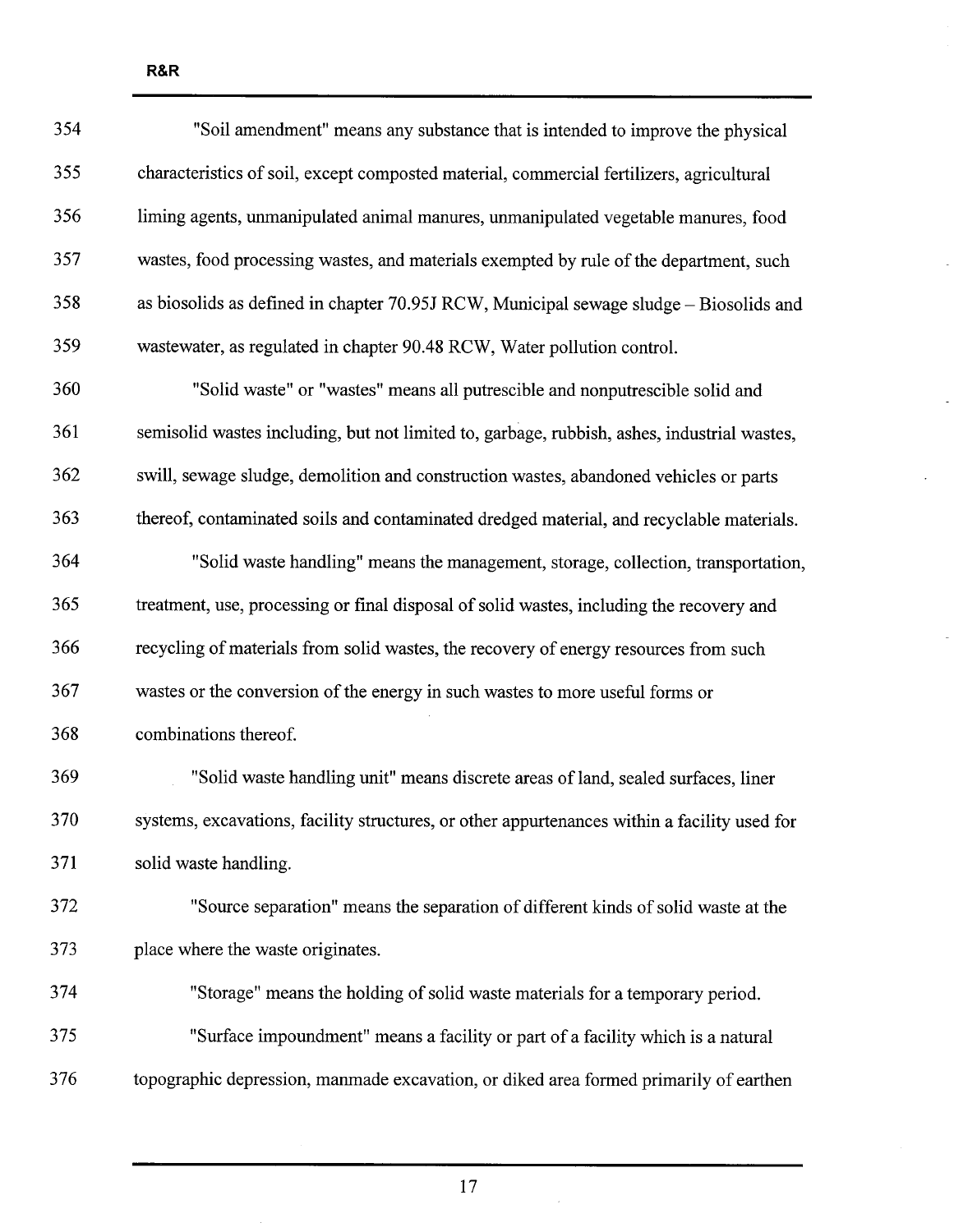| 377 | materials (although it may be lined with man-made materials), and which is designed to       |
|-----|----------------------------------------------------------------------------------------------|
| 378 | hold an accumulation of liquids or sludges. The term includes holding, storage, settling,    |
| 379 | and aeration pits, ponds, or lagoons, but does not include injection wells.                  |
| 380 | "Surface water" means all lakes, rivers, ponds, wetlands, streams, inland waters,            |
| 381 | salt waters and all other surface water and surface water courses within the jurisdiction of |
| 382 | the state of Washington.                                                                     |
| 383 | "Tank" means a stationary device designed to contain an accumulation of liquid               |
| 384 | or semisolid materials meeting the definition of solid waste or leachate, and which is       |
| 385 | constructed primarily of nonearthen materials to provide structural support.                 |
| 386 | "Transfer station" means a permanent, fixed, supplemental collection and                     |
| 387 | transportation facility, used by persons and route collection vehicles to deposit collected  |
| 388 | solid waste from off-site into a larger transfer vehicle for transport to a solid waste      |
| 389 | handling facility.                                                                           |
| 390 | "Treatment" means the physical, chemical, or biological processing of solid waste            |
| 391 | to make such solid wastes safer for storage or disposal, amenable for recycling or energy    |
| 392 | recovery, or reduced in volume.                                                              |
| 393 | "Twenty-five-year storm" means a storm of twenty-four hours duration and of                  |
| 394 | such intensity that it has a four percent probability of being equaled or exceeded each      |
| 395 | year.                                                                                        |
| 396 | "Type 1 feedstocks" means source-separated yard and garden wastes, wood                      |
| 397 | wastes, agricultural crop residues, wax-coated cardboard, preconsumer vegetative food        |
| 398 | wastes, other similar source-separated materials that the jurisdictional health department   |

÷,

 $\overline{a}$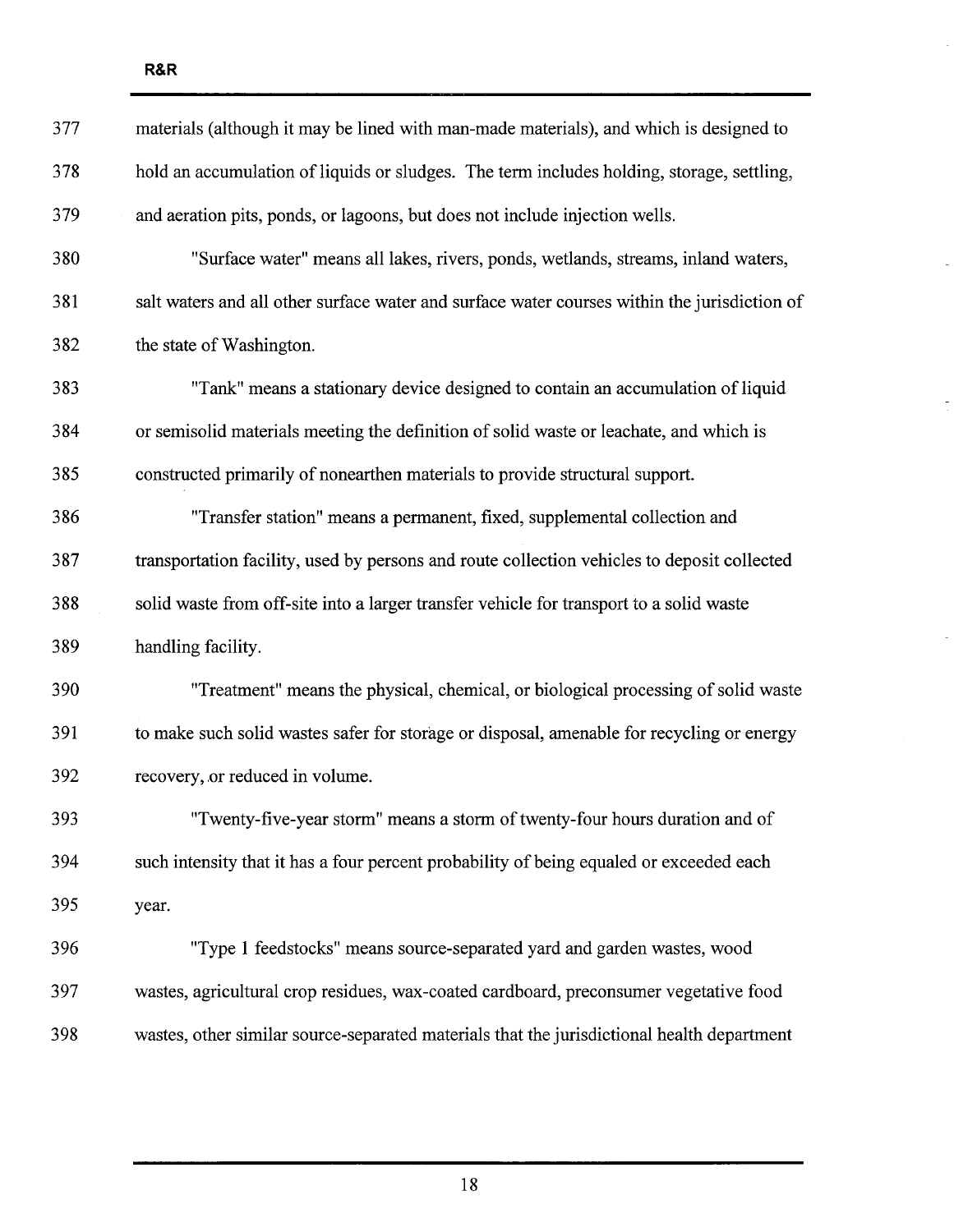| 399 | determines to have a comparable low level of risk in hazardous substances, human          |
|-----|-------------------------------------------------------------------------------------------|
| 400 | pathogens, and physical contaminants.                                                     |
| 401 | "Type 2 feedstocks" means manure and bedding from herbivorous animals that                |
| 402 | the jurisdictional health department determines to have a comparable low level of risk in |
| 403 | hazardous substances and physical contaminants when compared to a type 1 feedstock.       |
| 404 | "Type 3 feedstocks" means meat and postconsumer source-separated food wastes              |
| 405 | or other similar source-separated materials that the jurisdictional health department     |
| 406 | determines to have a comparable low level of risk in hazardous substances and physical    |
| 407 | contaminants, but are likely to have high levels of human pathogens.                      |
| 408 | "Type 4 feedstocks" means mixed municipal solid wastes, postcollection                    |
| 409 | separated or processed solid wastes, industrial solid wastes, industrial biological       |
| 410 | treatment sludges, or other similar compostable materials that the jurisdictional health  |
| 411 | department determines to have a comparable high level of risk in hazardous substances,    |
| 412 | human pathogens and physical contaminants.                                                |
| 413 | "Universal wastes" means universal wastes as defined in chapter 173-303 WAC,              |
| 414 | Dangerous waste regulations. Universal wastes include, but may not be limited to,         |
| 415 | dangerous waste batteries, mercury-containing thermostats, and universal waste lamps      |
| 416 | generated by fully regulated dangerous waste generators or CESQGs.                        |
| 417 | "Unstable area" means a location that is susceptible to forces capable of impairing       |
| 418 | the integrity of the facility's liners, monitoring system or structural components.       |
| 419 | Unstable areas can include poor foundation conditions and areas susceptible to mass       |
| 420 | movements.                                                                                |

 $\hat{\boldsymbol{\gamma}}$ 

 $\bar{z}$ 

 $\mathbb{R}^2$ 

 $\overline{a}$ 

l,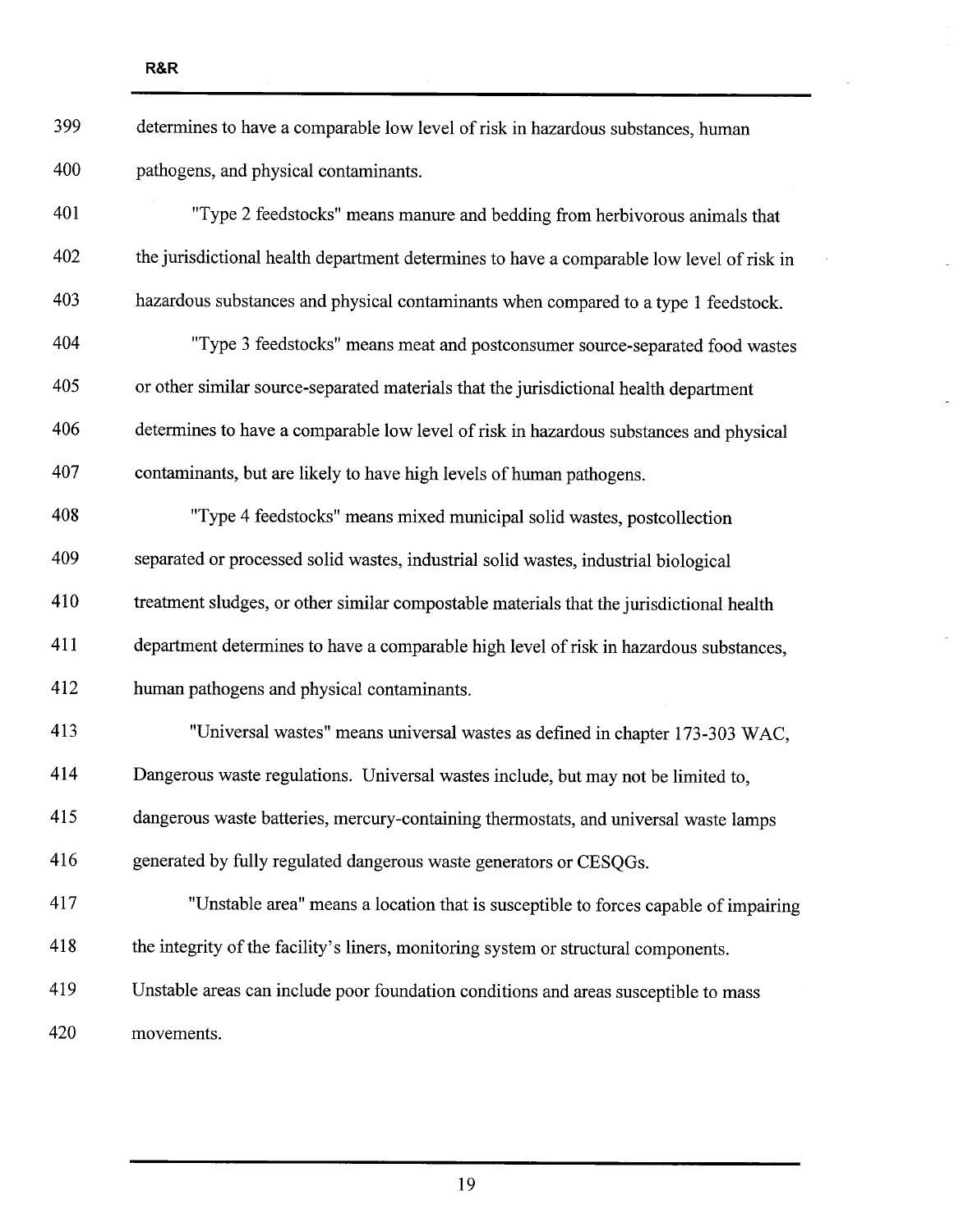| 421 | "Vadose zone" means that portion of a geologic formation in which soil pores              |
|-----|-------------------------------------------------------------------------------------------|
| 422 | contain some water, the pressure of that water is less than atmospheric pressure, and the |
| 423 | formation occurs above the zone of saturation.                                            |
| 424 | "Vector" means a living animal, including, but not limited to, insects, rodents, and      |
| 425 | birds, which is capable of transmitting an infectious disease from one organism to        |
| 426 | another.                                                                                  |
| 427 | "Vermicomposting" means the controlled and managed process by which live                  |
| 428 | worms convert organic residues into dark, fertile, granular excrement.                    |
| 429 | "Waste tires" means any tires that are no longer suitable for their original intended     |
| 430 | purpose because of wear, damage or defect. Used tires, which were originally intended     |
| 431 | for use on public highways that are considered unsafe in accordance with RCW              |
| 432 | 46.37.425, are waste tires. Waste tires also include quantities of used tires that may be |
| 433 | suitable for their original intended purpose when mixed with tires considered unsafe per  |
| 434 | RCW 46.37.425.                                                                            |
| 435 | "Wetlands" means those areas that are inundated or saturated by surface or ground         |
| 436 | water at a frequency and duration sufficient to support, and under normal circumstances   |
| 437 | do support, a prevalence of vegetation typically adapted for life in saturated soil       |
| 438 | conditions. Wetlands generally include swamps, marshes, bogs, and similar areas.          |
| 439 | "Wood derived fuel" means wood pieces or particles used as a fuel for energy              |
| 440 | recovery, which contain paint, bonding agents, or creosote. Wood derived fuel does not    |
| 441 | include wood pieces or particles coated with paint that contains lead or mercury, or wood |
| 442 | treated with other chemical preservatives such as pentachlorophenol, copper naphthanate,  |
| 443 | or copper-chrome-arsenate.                                                                |

 $\frac{1}{\sqrt{2}}$ 

 $\overline{\phantom{a}}$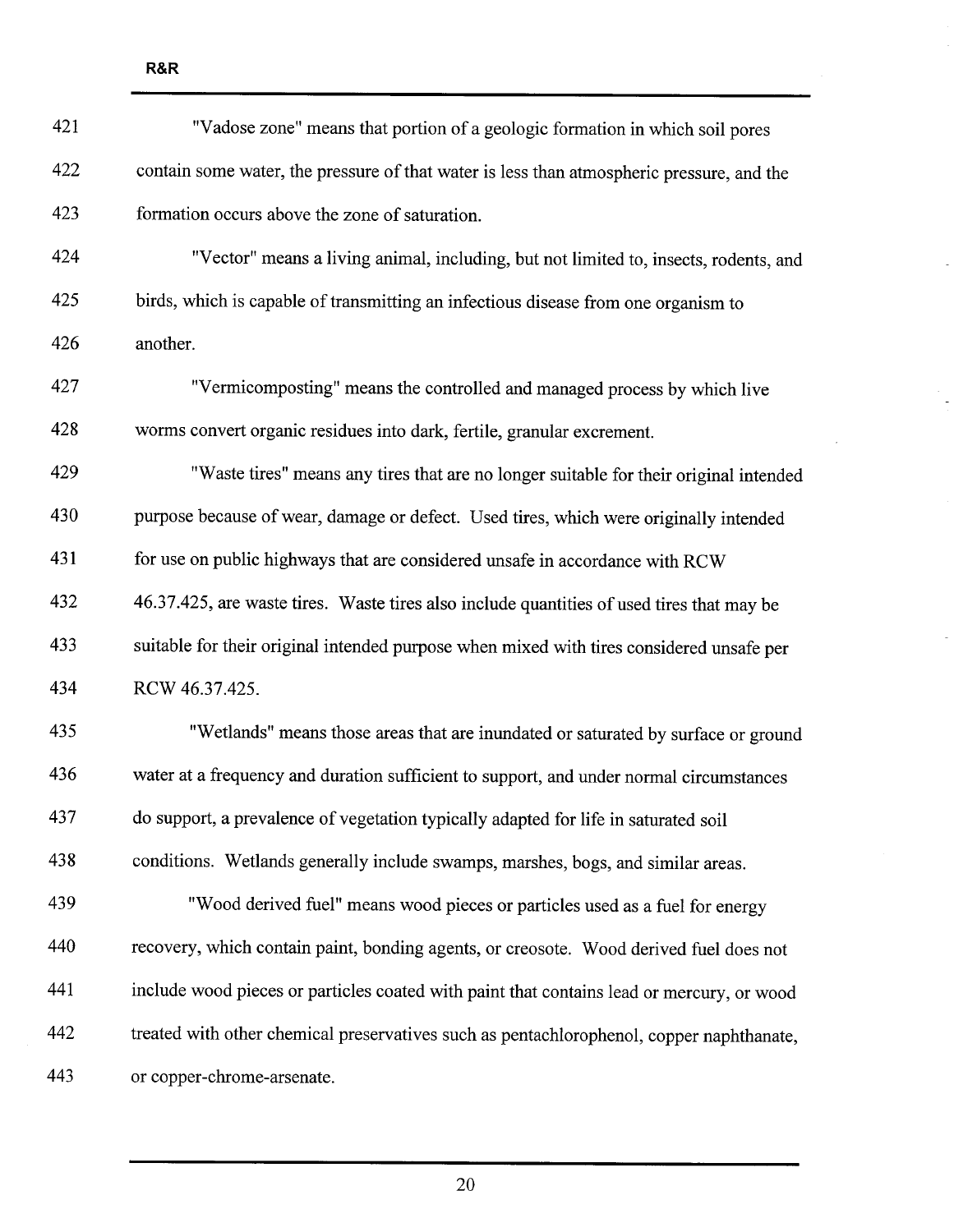| 444 | "Wood waste" means solid waste consisting of wood pieces or particles generated              |
|-----|----------------------------------------------------------------------------------------------|
| 445 | as a by-product or waste from the manufacturing of wood products, construction,              |
| 446 | demolition, handling and storage of raw materials, trees and stumps. This includes, but is   |
| 447 | not limited to, sawdust, chips, shavings, bark, pulp, hogged fuel, and log sort yard waste,  |
| 448 | but does not include wood pieces or particles containing paint, laminates, bonding agents    |
| 449 | or chemical preservatives such as creosote, pentachlorophenol, or copperchrome-              |
| 450 | arsenate.                                                                                    |
| 451 | "Yard debris" means plant material commonly created in the course of                         |
| 452 | maintaining yards and gardens and through horticulture, gardening, landscaping or            |
| 453 | similar activities. Yard debris includes, but is not limited to, grass clippings, leaves,    |
| 454 | branches, brush, weeds, flowers, roots, windfall fruit, and vegetable garden debris.         |
| 455 | "Zone of saturation" means that part of a geologic formation in which soil pores             |
| 456 | are filled with water and the pressure of that water is equal to or greater than atmospheric |
| 457 | pressure.                                                                                    |
| 458 | SECTION 2. Severability. If any provision of this rule or its application to any             |
| 459 | person or circumstance is held invalid, the remainder of the rule or the application of the  |
| 460 |                                                                                              |

R&R